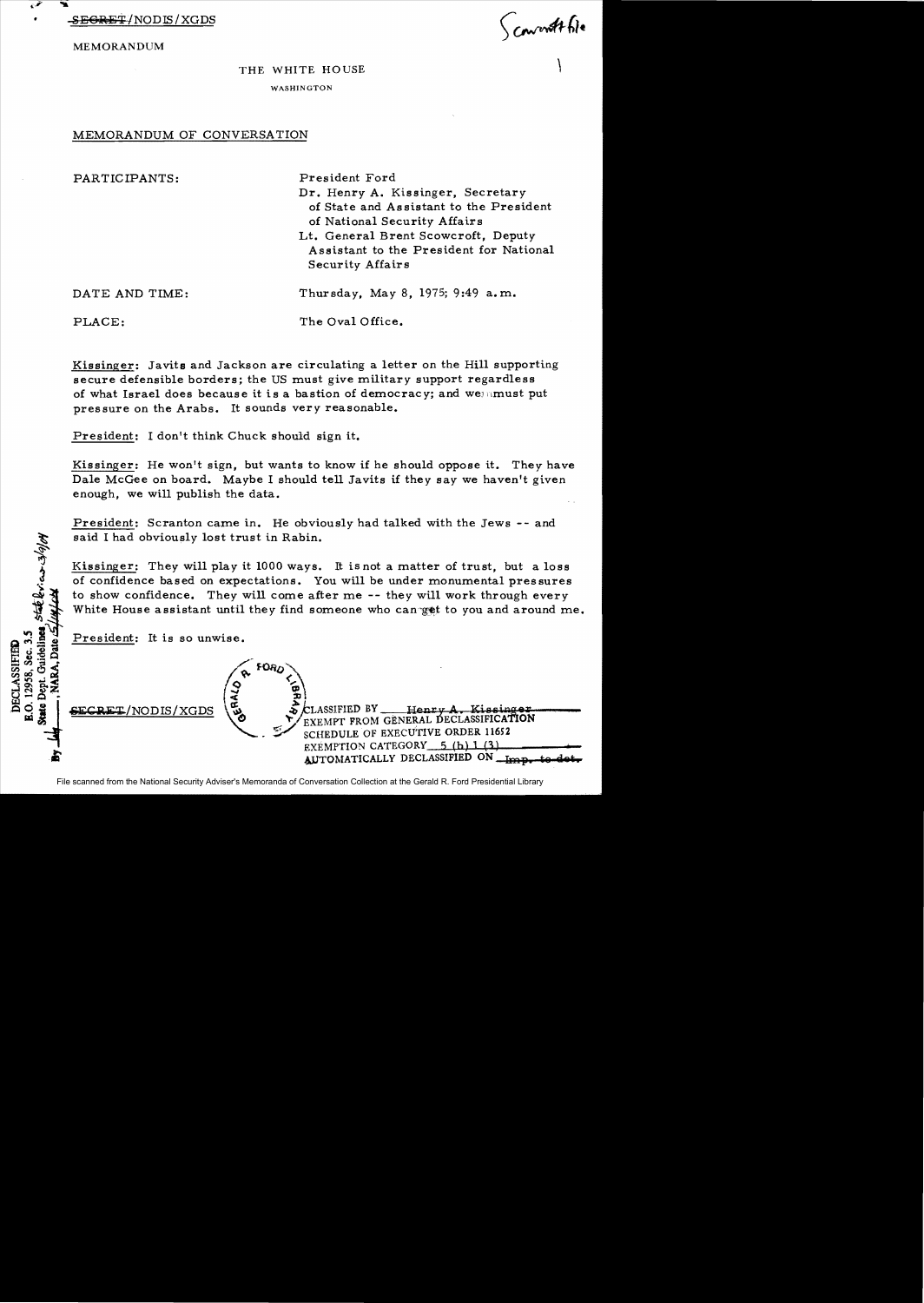## **SEGRET/NODIS/XGDS**

Kissinger: In another war, they will be forced back to the '67 frontiers -unless you want to confront the Soviet Union, Europe, and the Japanese. You may have to make your speech sooner.

President: For us to go back to the step-by-step when Israel is frozen just won't work.

Kissinger: Congress won't support us in a war in the things which have to be done. If we have to inform them of every move of forces, it will scare them to death.

FO<sub>o</sub>

ERALD

State and DOD have been asked to testify on the Nixon-Thieu letters.

## SEGRET/NODIS/XGDS